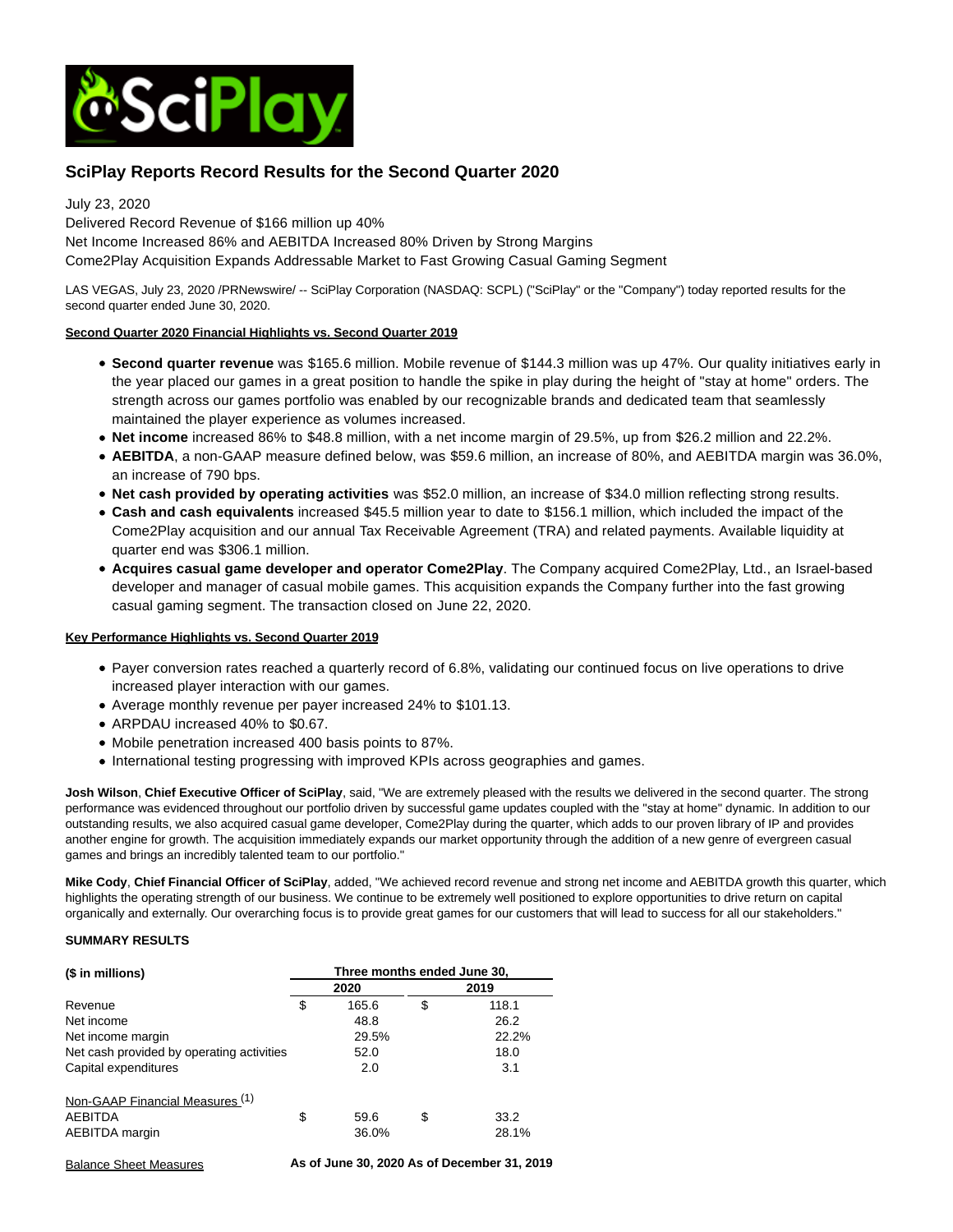| Cash and cash equivalents | 156.1 | 110.6 |
|---------------------------|-------|-------|
| Available liquidity       | 306.1 | 260.6 |

(1) The financial measures "AEBITDA" and "AEBITDA margin" are non-GAAP financial measures defined below under "Non-GAAP Financial Measures" and reconciled to the most directly comparable GAAP measures in the accompanying supplemental tables at the end of this release.

#### **Key Performance Indicators**

#### **(in millions, except ARPDAU, Average monthly revenue per**

| payer, and percentages)           |          | Three months ended June 30, |                       |  |  |  |  |
|-----------------------------------|----------|-----------------------------|-----------------------|--|--|--|--|
|                                   | 2020     | 2019                        | Increase / (Decrease) |  |  |  |  |
| <b>Mobile Penetration</b>         | 87%      | 83%                         | 4pp                   |  |  |  |  |
| Average MAU                       | 8.1      | 8.1                         |                       |  |  |  |  |
| Average DAU                       | 2.7      | 2.7                         |                       |  |  |  |  |
| ARPDAU                            | \$0.67   | \$0.48                      | \$0.19                |  |  |  |  |
| Average MPUs                      | 0.5      | 0.5                         |                       |  |  |  |  |
| Average monthly revenue per payer | \$101.13 | \$81.42                     | \$19.71               |  |  |  |  |
| Payer conversion rate             | 6.8%     | 6.0%                        | 0.8 <sub>pp</sub>     |  |  |  |  |
| $pp = percentage points$ .        |          |                             |                       |  |  |  |  |

#### **Earnings Conference Call**

SciPlay executive leadership will host a conference call on Thursday, July 23, 2020, at 5:30 p.m. ET to review the Company's second quarter results. To access the call live via a listen-only webcast and presentation, please visi[t http://www.sciplay.com/investors/investor-information/ a](https://c212.net/c/link/?t=0&l=en&o=2866197-1&h=3507859543&u=http%3A%2F%2Fwww.sciplay.com%2Finvestors%2Finvestor-information%2F&a=http%3A%2F%2Fwww.sciplay.com%2Finvestors%2Finvestor-information%2F)nd click on the webcast link under the Investor Information section. To access the call by telephone, please dial: +1 (412) 317-0790 (U.S. and International) and ask to join the SciPlay Corporation call. A replay of the webcast will be archived in the Investors section at [www.sciplay.com/investors/.](https://c212.net/c/link/?t=0&l=en&o=2866197-1&h=1634296293&u=https%3A%2F%2Fnam02.safelinks.protection.outlook.com%2F%3Furl%3Dhttps%253A%252F%252Fwww.sciplay.com%252Finvestors%252F%26data%3D02%257C01%257CRobert.Shore%2540scientificgames.com%257C5d21164c41dc4d45174908d7eb0771ff%257Cb9d2c79d8655430e8cbbd458178fd6b8%257C0%257C0%257C637236289513397330%26sdata%3DDlRQV3tj8182DqaKDQf0as%252FHYIYXQY8hYUuI78gQ%252F2A%253D%26reserved%3D0&a=www.sciplay.com%2Finvestors%2F)

#### **About SciPlay**

We are a leading developer and publisher of digital games on mobile and web platforms. We currently offer seven core games, including four social casino games and three primary casual games. Our social casino games typically include slots-style game play and occasionally include table games-style game play, while our casual games blend slots-style or bingo game play with adventure game features. All of our games are offered and played on multiple platforms, which include Apple, Google, Facebook, Amazon, and Microsoft. In addition to our internally created game content, our content library includes recognizable, real-world slot and table games content from Scientific Games Corporation. This content allows players who like playing land-based slot machines to enjoy some of those same titles in our free-to-play games.

You can access our filings with the SEC through the SEC website at [www.sec.gov o](http://www.sec.gov/)r through our website, and we strongly encourage you to do so. We routinely post information that may be important to investors on our website at [www.sciplay.com/investors/,](https://c212.net/c/link/?t=0&l=en&o=2866197-1&h=1501750897&u=http%3A%2F%2Fwww.sciplay.com%2Finvestors%2F&a=www.sciplay.com%2Finvestors%2F) and we use our website as a means of disclosing material information to the public in a broad, non-exclusionary manner for purposes of the SEC's Regulation Fair Disclosure (Reg FD). The information contained on, or that may be accessed through, our website is not incorporated by reference into, and is not a part of, this document, and shall not be deemed "filed" under the Securities Exchange Act of 1934, as amended.

All ® notices signify marks registered in the United States. © 2020 SciPlay Corporation. All Rights Reserved.

### **SCIPLAY CORPORATION CONSOLIDATED STATEMENTS OF INCOME (Unaudited, in millions, except per share amounts)**

|                                                                                 | <b>Three Months Ended Six Months Ended</b> |    |          |          |      |                  |  |
|---------------------------------------------------------------------------------|--------------------------------------------|----|----------|----------|------|------------------|--|
|                                                                                 | <b>June 30,</b>                            |    |          |          |      | <b>June 30,</b>  |  |
|                                                                                 | 2020                                       |    | 2019     | 2020     | 2019 |                  |  |
| Revenue                                                                         | \$<br>165.6                                | \$ | 118.1    | \$283.9  |      | \$236.5          |  |
| Operating expenses:                                                             |                                            |    |          |          |      |                  |  |
| Cost of revenue <sup>(1)</sup>                                                  | 52.6                                       |    | 40.5     | 90.5     |      | 86.2             |  |
| Sales and marketing <sup>(1)</sup>                                              | 35.1                                       |    | 31.2     | 63.3     |      | 65.5             |  |
| General and administrative <sup>(1)</sup>                                       | 15.2                                       |    | 11.1     | 25.4     |      | 21.4             |  |
| Research and development <sup>(1)</sup>                                         | 8.2                                        |    | 6.0      | 15.5     |      | 11.8             |  |
| Depreciation and amortization                                                   | 2.2                                        |    | 1.8      | 4.2      |      | 3.5              |  |
| Restructuring and other                                                         | 1.0                                        |    | 1.6      | 1.5      |      | $2.2\phantom{0}$ |  |
| Total operating expenses                                                        | 114.3                                      |    | 92.2     | 200.4    |      | 190.6            |  |
| Operating income                                                                | 51.3                                       |    | 25.9     | 83.5     |      | 45.9             |  |
| Other income (expense), net                                                     | 0.6                                        |    | (0.4)    | 1.1      |      | (2.0)            |  |
| Net income before income taxes                                                  | 51.9                                       |    | 25.5     | 84.6     |      | 43.9             |  |
| Income tax expense (benefit)                                                    | 3.1                                        |    | (0.7)    | 4.7      |      | 4.0              |  |
| Net income                                                                      | 48.8                                       |    | 26.2     | 79.9     |      | 39.9             |  |
| Less: Net income attributable to the noncontrolling interest                    | 42.2                                       |    | 13.9     | 68.9     |      | 13.9             |  |
| Net income attributable to SciPlay                                              | 6.6                                        | \$ | 12.3 $$$ | 11.0 $$$ |      | 26.0             |  |
| Basic and diluted net income attributable to SciPlay per share <sup>(2)</sup> : |                                            |    |          |          |      |                  |  |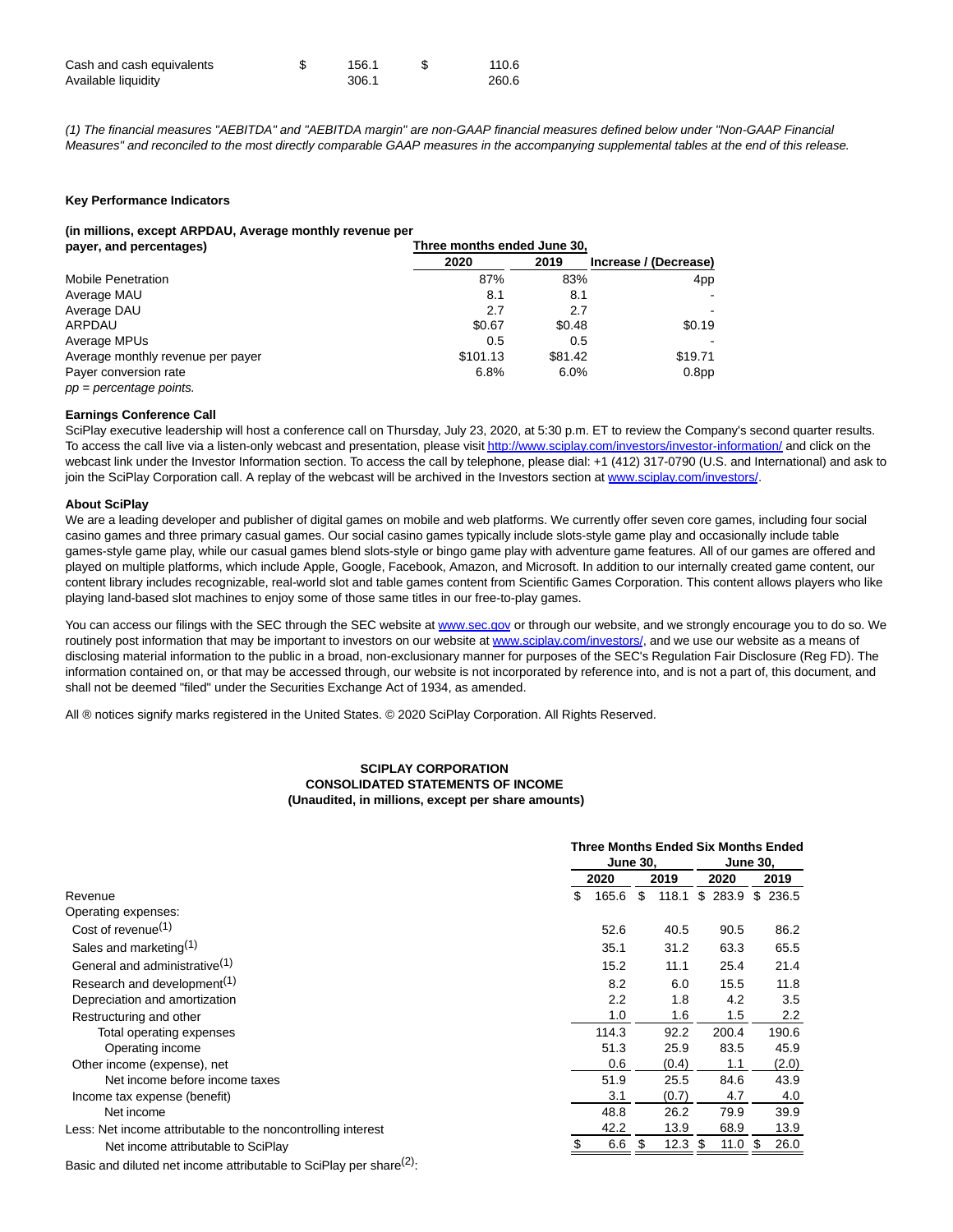| Basic                                                                                                    | 0.29 | $0.25$ \$ | $0.48 \text{ } $$ | 0.25 |
|----------------------------------------------------------------------------------------------------------|------|-----------|-------------------|------|
| <b>Diluted</b>                                                                                           | 0.27 | $0.25$ \$ | 0.45              | 0.25 |
| Weighted average number of shares of Class A common stock used in per share calculation:<br>Basic shares | 22.8 | 22.7      | 22.7              | 22.7 |
| Diluted shares                                                                                           | 24.2 | 22.7      | 24.2              | 22.7 |
|                                                                                                          |      |           |                   |      |

(1) Excludes depreciation and amortization.

(2) For the three and six months ended June 30, 2019 basic and diluted earnings per share and weighted average shares of Class A common stock is applicable only for the period from May 7, 2019 to June 30, 2019, which is the period following SciPlay Corporation's IPO.

### **SCIPLAY CORPORATION CONDENSED CONSOLIDATED BALANCE SHEETS (Unaudited, in millions, except par value)**

|                                             |             | June 30, 2020 December 31, 2019 |
|---------------------------------------------|-------------|---------------------------------|
| <b>ASSETS</b>                               |             |                                 |
| Current assets:                             |             |                                 |
| Cash and cash equivalents                   | \$<br>156.1 | \$<br>110.6                     |
| Accounts receivable, net                    | 53.2        | 32.1                            |
| Prepaid expenses and other current assets   | 3.5         | 4.3                             |
| Total current assets                        | 212.8       | 147.0                           |
| Property and equipment, net                 | 4.5         | 4.6                             |
| Operating lease right-of-use assets         | 5.4         | 6.0                             |
| Goodwill                                    | 127.1       | 120.7                           |
| Intangible assets and software, net         | 28.9        | 17.0                            |
| Deferred income taxes and other assets      | 84.9        | 89.3                            |
| Total assets                                | \$<br>463.6 | \$<br>384.6                     |
| <b>LIABILITIES AND STOCKHOLDERS' EQUITY</b> |             |                                 |
| Current liabilities:                        |             |                                 |
| Accounts payable                            | \$<br>16.1  | \$<br>12.8                      |
| <b>Accrued liabilities</b>                  | 15.6        | 13.7                            |
| Due to affiliate                            | 3.0         | 2.7                             |
| <b>Total current liabilities</b>            | 34.7        | 29.2                            |
| Operating lease liabilities                 | 4.8         | 5.2                             |
| Liabilities under TRA                       | 67.3        | 72.7                            |
| <b>Other liabilities</b>                    | 5.7         |                                 |
| Total stockholders' equity <sup>(1)</sup>   | 351.1       | 277.5                           |
| Total liabilities and stockholders' equity  | \$<br>463.6 | \$<br>384.6                     |

(1) Includes \$284.8 million and \$223.4 million in noncontrolling interest as of June 30, 2020 and December 31, 2019, respectively.

### **SCIPLAY CORPORATION CONDENSED CONSOLIDATED STATEMENTS OF CASH FLOWS (Unaudited, in millions)**

|                                                                                                                 | <b>Three Months</b><br>Ended<br><b>June 30.</b> |     |                   | <b>Six Months</b><br>Ended<br><b>June 30,</b> |        |    |        |
|-----------------------------------------------------------------------------------------------------------------|-------------------------------------------------|-----|-------------------|-----------------------------------------------|--------|----|--------|
|                                                                                                                 | 2020                                            |     | 2019              |                                               | 2020   |    | 2019   |
| Net cash provided by operating activities                                                                       | \$<br>52.0                                      | S   | 18.0              | \$.                                           | 75.5   | \$ | 26.5   |
| Net cash used in investing activities                                                                           | (14.6)                                          |     | (3.1)             |                                               | (15.8) |    | (4.7)  |
| Net cash (used in) provided by financing activities                                                             | (14.1)                                          |     | 20.9              |                                               | (14.1) |    | 18.3   |
| Effect of exchange rate changes on cash, cash equivalents and restricted cash                                   | 0.2                                             |     | 0.1               |                                               | (0.1)  |    | 0.3    |
| Increase in cash, cash equivalents and restricted cash                                                          | 23.5                                            |     | 35.9              |                                               | 45.5   |    | 40.4   |
| Cash, cash equivalents and restricted cash, beginning of period                                                 | 132.6                                           |     | 14.5              |                                               | 110.6  |    | 10.0   |
| Cash, cash equivalents and restricted cash, end of period                                                       | 156.1                                           | \$. | $50.4 \text{ } $$ |                                               | 156.1  |    | \$50.4 |
| Supplemental cash flow information:                                                                             |                                                 |     |                   |                                               |        |    |        |
| Cash paid for income taxes                                                                                      | \$<br>1.5 <sup>5</sup>                          |     | $\sim$            |                                               | 1.5    | \$ | 0.4    |
| Cash paid for contingent consideration included in operating activities                                         |                                                 |     | 19.2              |                                               | 4.0    |    | 19.2   |
| Payment for Scientific Games' intellectual property license included in Distributions to Parent and affiliates, |                                                 |     |                   |                                               |        |    |        |
| net                                                                                                             |                                                 |     | 255.0             |                                               |        |    | 255.0  |
| Non-cash investing and financing activities:                                                                    |                                                 |     |                   |                                               |        |    |        |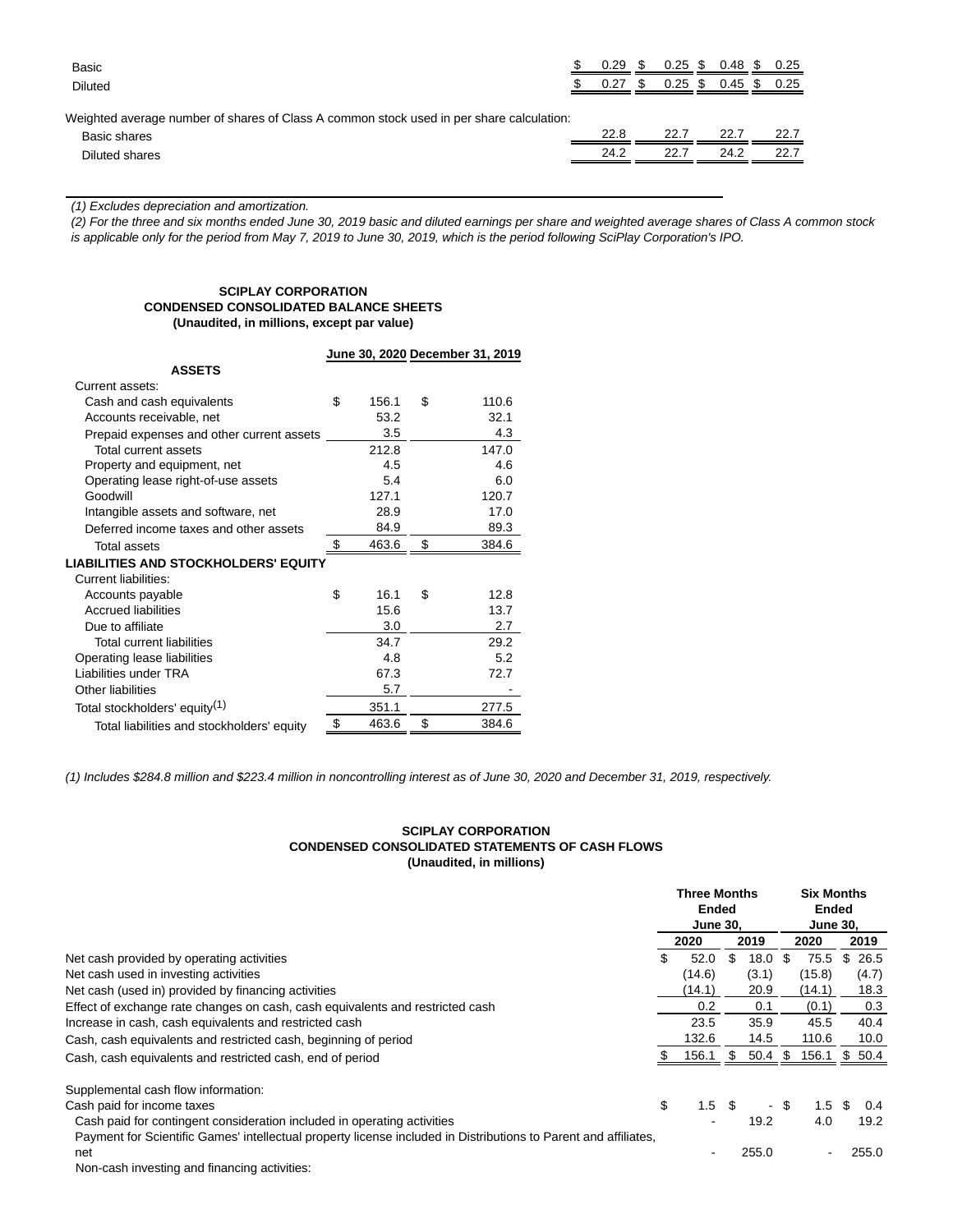## **SCIPLAY CORPORATION RECONCILIATION OF NET INCOME ATTRIBUTABLE TO SCIPLAY TO AEBITDA (Unaudited, in millions)**

|                                                    | <b>Three Months Ended Six Months Ended</b> |       |    |       |     |                 |    |         |  |  |
|----------------------------------------------------|--------------------------------------------|-------|----|-------|-----|-----------------|----|---------|--|--|
|                                                    | <b>June 30.</b>                            |       |    |       |     | <b>June 30.</b> |    |         |  |  |
|                                                    |                                            | 2020  |    | 2019  |     | 2020            |    | 2019    |  |  |
| Net income attributable to SciPlay                 | S                                          | 6.6   | \$ | 12.3  | \$. | 11.0            | \$ | 26.0    |  |  |
| Net income attributable to noncontrolling interest |                                            | 42.2  |    | 13.9  |     | 68.9            |    | 13.9    |  |  |
| Net income                                         |                                            | 48.8  |    | 26.2  |     | 79.9            |    | 39.9    |  |  |
| Restructuring and other                            |                                            | 1.0   |    | 1.6   |     | 1.5             |    | 2.2     |  |  |
| Depreciation and amortization                      |                                            | 2.2   |    | 1.8   |     | 4.2             |    | 3.5     |  |  |
| Income tax expense (benefit)                       |                                            | 3.1   |    | (0.7) |     | 4.7             |    | 4.0     |  |  |
| Stock-based compensation                           |                                            | 5.1   |    | 3.9   |     | 5.2             |    | 6.6     |  |  |
| Other (income) expense, net                        |                                            | (0.6) |    | 0.4   |     | (1.1)           |    | 2.0     |  |  |
| <b>AEBITDA</b>                                     |                                            | 59.6  | \$ | 33.2  | \$  | 94.4            | \$ | 58.2    |  |  |
| Revenue                                            | \$.                                        | 165.6 | \$ | 118.1 |     | \$283.9         |    | \$236.5 |  |  |
| Net income margin (Net income/Revenue)             |                                            | 29.5% |    | 22.2% |     | 28.1%           |    | 16.9%   |  |  |
| AEBITDA margin (AEBITDA/Revenue)                   |                                            | 36.0% |    | 28.1% |     | 33.3%           |    | 24.6%   |  |  |
| Royalties for Scientific Games Corporation IP      | \$                                         |       | \$ | 2.9   | \$  |                 | \$ | 10.2    |  |  |

## **RECONCILIATION OF NET INCOME MARGIN TO AEBITDA MARGIN**

#### **Three Months Ended June 30, Six Months Ended June 30, 2020 2019 2020 2019** Net income margin (Net income/Revenue) 29.5% 22.2% 28.1% 16.9% Restructuring and other  $0.6\%$  1.4% 0.5% 0.9% 0.9%<br>
Depreciation and amortization  $1.3\%$  1.5% 1.5% 1.5% 1.5% Depreciation and amortization Income tax expense (benefit) 1.9% (0.6)% 1.7% 1.7% Stock-based compensation and other expense 2.7% 3.6% 1.5% 3.6% AEBITDA Margin 28.0% 28.1% 36.0% 33.3% 24.6%

#### **Forward-Looking Statements**

Throughout this press release, we make "forward-looking statements" within the meaning of the U.S. Private Securities Litigation Reform Act of 1995. Forward-looking statements describe future expectations, plans, results or strategies and can often be identified by the use of terminology such as "may," "will," "estimate," "intend," "plan," "continue," "believe," "expect," "anticipate," "target," "should," "could," "potential," "opportunity," "goal," or similar terminology. The forward-looking statements contained in this press release are based upon management's current expectations, assumptions and estimates and are not guarantees of timing, future results or performance. Therefore, you should not rely on any of these forward-looking statements as predictions of future events. Actual results may differ materially from those contemplated in these statements due to a variety of risks and uncertainties and other factors, including, among other things:

- the impact of the COVID-19 pandemic and any resulting social, political, economic and financial complications;
- our ability to attract and retain players;
- our reliance on third-party platforms;
- our dependence on the optional purchases of coins, chips and cards to supplement the availability of periodically offered free coins, chips and cards;
- dependence on skilled employees with creative and technical backgrounds;
- expectations of growth in total consumer spending on social casino gaming;
- our dependence on certain key providers;
- natural events and health crises that disrupt our operations or those of our providers or suppliers;
- U.S. and international economic and industry conditions;
- stock price volatility;
- our ability to continue to launch and enhance games that attract and retain a significant number of paying players;
- our reliance on a small percentage of our players for nearly all of our revenue;
- our ability to adapt to, and offer games that keep pace with, changing technology and evolving industry standards;
- competition;
- the impact of legal and regulatory restrictions on our business, including significant opposition in some jurisdictions to interactive social gaming, including social casino gaming, and how such opposition could lead these jurisdictions to adopt legislation or impose a regulatory framework to govern interactive social gaming or social casino gaming specifically, and how this could result in a prohibition on interactive social gaming or social casino gaming altogether, restrict our ability to advertise our games, or substantially increase our costs to comply with these regulations;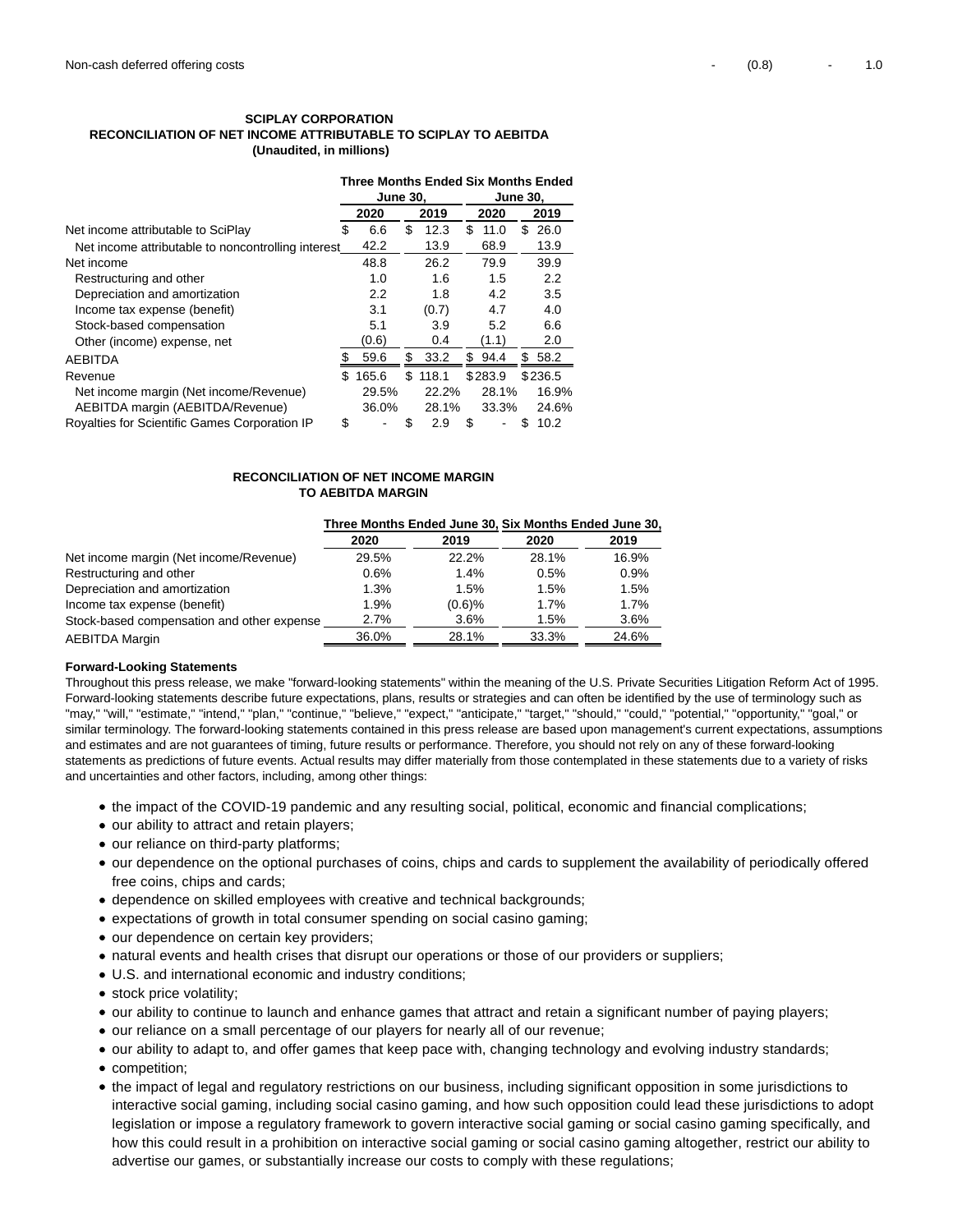- laws and government regulations, both foreign and domestic, including those relating to our parent, Scientific Games Corporation, and to data privacy and security, including with respect to the collection, storage, use, transmission, sharing and protection of personal information and other consumer data, and those laws and regulations that affect companies conducting business on the internet, including ours;
- the continuing evolution of the scope of data privacy and security regulations, and our belief that the adoption of increasingly restrictive regulations in this area is likely within the U.S. and other jurisdictions;
- our ability to use the intellectual property rights of our parent, Scientific Games Corporation, and other third parties, including the third-party intellectual property rights licensed to Scientific Games Corporation, under our intellectual property license agreement ("IP License Agreement") with our parent;
- protection of our proprietary information and intellectual property, inability to license third-party intellectual property and the intellectual property rights of others;
- security and integrity of our games and systems;
- security breaches, cyber-attacks or other privacy or data security incidents, challenges or disruptions;
- reliance on or failures in information technology and other systems;
- our ability to complete acquisitions and integrate businesses successfully;
- our ability to pursue and execute new business initiatives;
- fluctuations in our results due to seasonality and other factors;
- risks related to foreign operations, including the complexity of foreign laws, regulations and markets; the uncertainty of enforcement of remedies in foreign jurisdictions; the effect of currency exchange rate fluctuations; the impact of foreign labor laws and disputes; the ability to attract and retain key personnel in foreign jurisdictions; the economic, tax and regulatory policies of local governments; and compliance with applicable anti-money laundering, anti-bribery and anti-corruption laws;
- changes in tax laws or tax rulings, or the examination of our tax positions;
- the discontinuation or replacement of LIBOR, which may adversely affect interest rates;
- litigation and other liabilities relating to our business, including litigation and liabilities relating to consumer protection, gambling-related matters, employee matters, alleged service and system malfunctions, alleged intellectual property infringement and claims relating to our contracts, licenses and strategic investments;
- restrictions and covenants in debt agreements, including those that could result in acceleration of the maturity of our indebtedness;
- failure to maintain adequate internal control over financial reporting;
- influence of certain stockholders, including decisions that may conflict with the interests of other stockholders;
- our ability to achieve some or all of the anticipated benefits of being a standalone public company; and
- our dependence on distributions from SciPlay Parent Company, LLC ("SciPlay Parent LLC") to pay our taxes and expenses, including substantial payments we will be required to make under the Tax Receivable Agreement (the "TRA").

Additional information regarding risks and uncertainties and other factors that could cause actual results to differ materially from those contemplated in forward-looking statements is included from time to time in our filings with the SEC, including under "Risk Factors" in Part II, Item 1A of our Quarterly Report on Form 10-Q for the quarter ended June 30, 2020 and Part I, Item 1A "Risk Factors" in our 2019 Annual Report on Form 10-K filed with the SEC on February 18, 2020. Forward-looking statements speak only as of the date they are made and, except for our ongoing obligations under the U.S. federal securities laws, we undertake no and expressly disclaim any obligation to publicly update any forward-looking statements whether as a result of new information, future events or otherwise.

This press release may contain references to industry market data and certain industry forecasts. Industry market data and industry forecasts are obtained from publicly available information and industry publications. Industry publications generally state that the information contained therein has been obtained from sources believed to be reliable, but that the accuracy and completeness of that information is not guaranteed. Although we believe industry information to be accurate, it is not independently verified by us and we do not make any representation as to the accuracy of that information. In general, we believe there is less publicly available information concerning international social gaming industries than the same industries in the U.S. Some data is also based on our good faith estimates, which are derived from our review of internal surveys or data, as well as the independent sources referenced above. Assumptions and estimates of our and our industry's future performance are necessarily subject to a high degree of uncertainty and risk due to a variety of factors, including those described under "Risk Factors" in Part II, Item 1A of our Quarterly Report on Form 10-Q for the quarter ended June 30, 2020 and Part I, Item 1A "Risk Factors" of our 2019 Annual Report on Form 10-K. These and other factors could cause future performance to differ materially from our assumptions and estimates.

#### **Non-GAAP Financial Measures**

Adjusted EBITDA, or AEBITDA, as used herein, is a non-GAAP financial measure that is presented as supplemental disclosure and is reconciled to net income attributable to SciPlay as the most directly comparable GAAP measure as set forth in the above table. We define AEBITDA to include net income attributable to SciPlay before: (1) net income attributable to noncontrolling interest; (2) interest expense; (3) income tax (benefit) expense; (4) depreciation and amortization; (5) restructuring and other, which includes charges or expenses attributable to: (a) employee severance; (b) management changes; (c) restructuring and integration; (d) M&A and other, which includes: (i) M&A transaction costs; (ii) purchase accounting adjustments; (iii) unusual items (including certain legal settlements) and (iv) other non-cash items; (e) contingent acquisition consideration and (f) cost-savings initiatives; (6) stock-based compensation; (7) loss (gain) on debt financing transactions; and (8) other expense (income) including foreign currency (gains) and losses. We also use AEBITDA margin, a non-GAAP measure, which we calculate as AEBITDA as a percentage of revenue.

Our management uses AEBITDA and AEBITDA margin to, among other things: (i) monitor and evaluate the performance of our business operations; (ii) facilitate our management's internal comparisons of our historical operating performance and (iii) analyze and evaluate financial and strategic